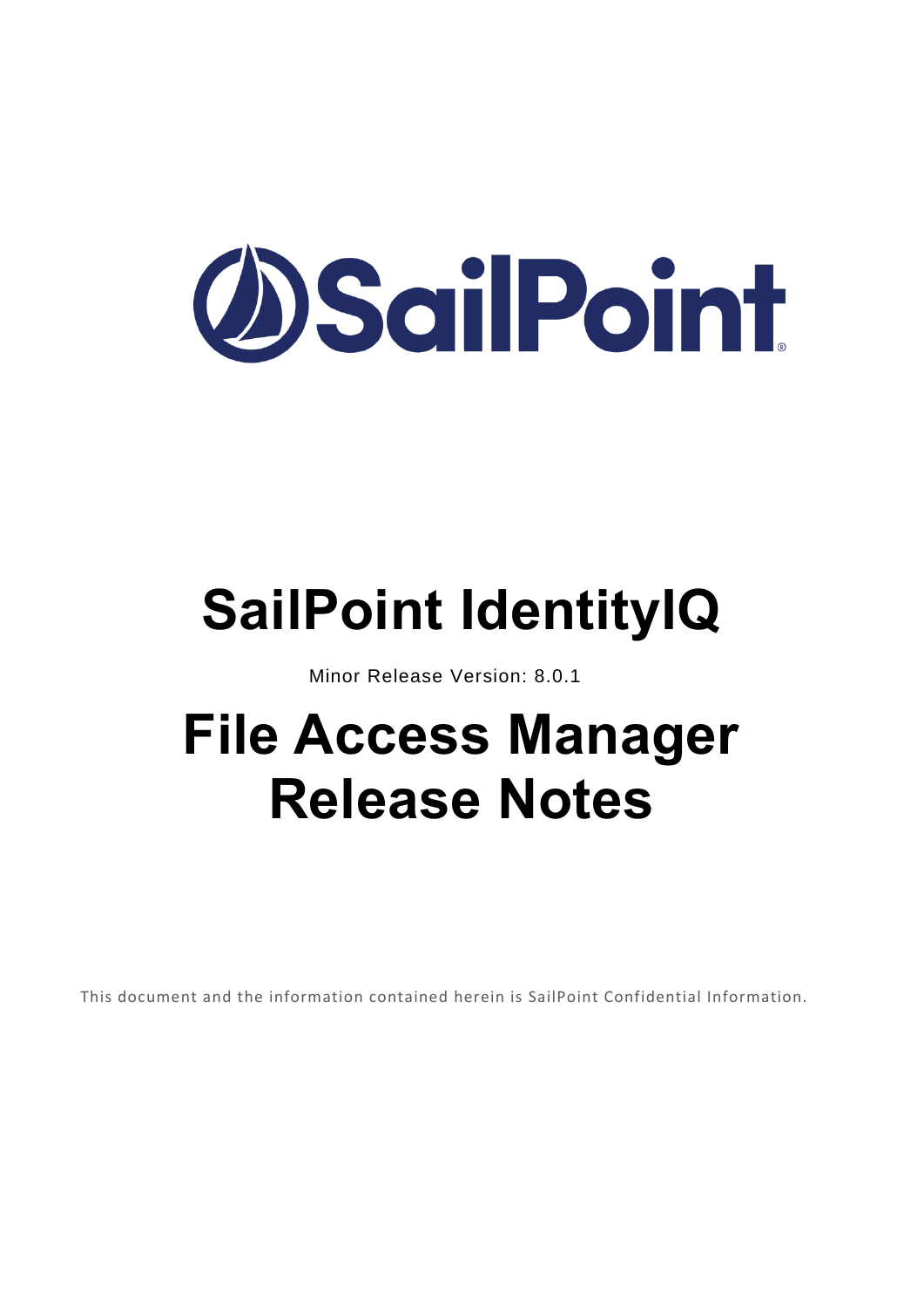

#### **Copyright ©2019 SailPoint Technologies, Inc., All Rights Reserved.**

SailPoint Technologies, Inc. makes no warranty of any kind with regard to this manual or the information included therein, including, but not limited to, the implied warranties of merchantability and fitness for a particular purpose. SailPoint Technologies shall not be liable for errors contained herein or direct, indirect, special, incidental or consequential damages in connection with the furnishing, performance, or use of this material.

#### **Restricted Rights Legend.**

All rights are reserved. No part of this document may be published, distributed, reproduced, publicly displayed, used to create derivative works, or translated to another language, without the prior written consent of SailPoint Technologies. The information contained in this document is subject to change without notice.

Use, duplication or disclosure by the U.S. Government is subject to restrictions as set forth in subparagraph (c) (1) (ii) of the Rights in Technical Data and Computer Software clause at DFARS 252.227-7013 for DOD agencies, and subparagraphs (c) (1) and (c) (2) of the Commercial Computer Software Restricted Rights clause at FAR 52.227-19 for other agencies.

#### **Regulatory/Export Compliance.**

The export and re-export of this software is controlled for export purposes by the U.S. Government. By accepting this software and/or documentation, licensee agrees to comply with all U.S. and foreign export laws and regulations as they relate to software and related documentation. Licensee will not export or re-export outside the United States software or documentation, whether directly or indirectly, to any Prohibited Party and will not cause, approve or otherwise intentionally facilitate others in so doing. A Prohibited Party includes: a party in a U.S. embargoed country or country the United States has named as a supporter of international terrorism; a party involved in proliferation; a party identified by the U.S. Government as a Denied Party; a party named on the U.S. Government's Specially Designated Nationals (SDN) List; a party prohibited from participation in export or re export transactions by a U.S. Government General Order; a party listed by the U.S. Government's Office of Foreign Assets Control as ineligible to participate in transactions subject to U.S. jurisdiction; or any party that licensee knows or has reason to know has violated or plans to violate U.S. or foreign export laws or regulations. Licensee shall ensure that each of its software users complies with U.S. and foreign export laws and regulations as they relate to software and related documentation.

#### **Copyright and Trademark Notices.**

Copyright ©2019 SailPoint Technologies, Inc. All Rights Reserved. All logos, text, content, including underlying HTML code, designs, and graphics used and/or depicted on these written materials or in this Internet web site are protected under United States and international copyright and trademark laws and treaties, and may not be used or reproduced without the prior express written permission of SailPoint Technologies, Inc.

"SailPoint Technologies & Design," "SailPoint," "IdentityIQ," "IdentityNow," "SecurityIQ," "IdentityAI," "AccessIQ," "Identity Cube" and "Managing the Business of Identity" are registered trademarks of SailPoint Technologies, Inc. "Identity is Everything" and "The Power of Identity" are trademarks of SailPoint Technologies, Inc. None of the foregoing marks may be used without the prior express written permission of SailPoint Technologies, Inc. All other trademarks shown herein are owned by the respective companies or persons indicated.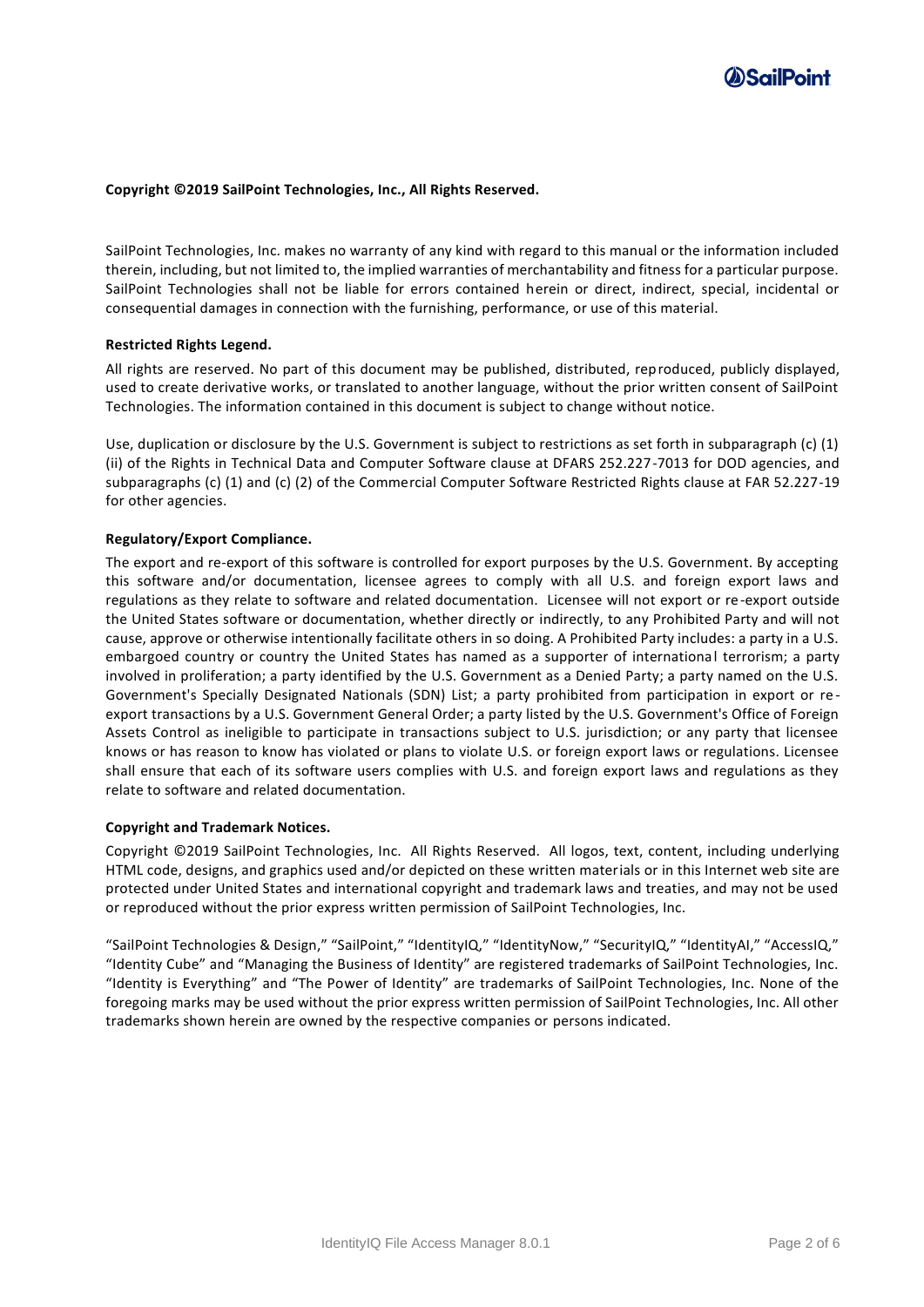## **IdentityIQ File Access Manager Release Notes**

These are the release notes for IdentityIQ File Access Manager, version 8.0.1.

The release notes contain the following information:

- New Features
- Enhancements

#### **Server Support Information:**

| <b>System</b>                                    | <b>Supported Versions</b>                |
|--------------------------------------------------|------------------------------------------|
| IdentityIQ File Access<br><b>Manager Servers</b> | Windows 2012/2012R2/2016 / 2019          |
| Workstation                                      | Windows 7 and above                      |
| <b>Browser</b>                                   | IE11, Edge, Safari, Chrome, Firefox      |
| Database                                         | MS SQL Server 2008R2/2012/2014/2016/2017 |

\* Support for this version was added in release 8.0.1 of IdentityIQ File Access Manager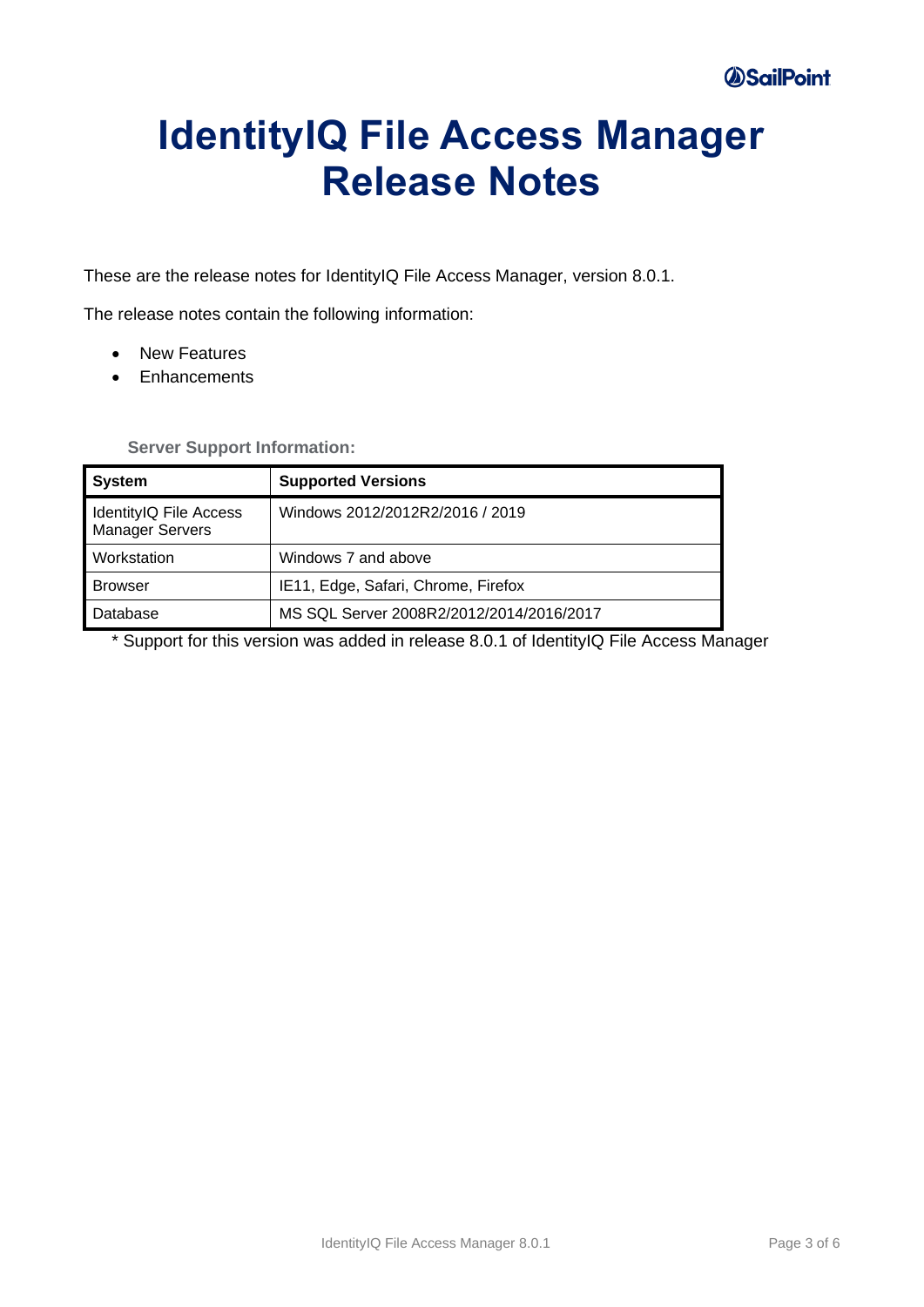

#### **Minor Release overview**

This minor release of IdentityIQ File Access Manager focuses on:

- UI enhancements to make the flow and configuration more intuitive
- Unattended installation of File Access Manger services across many servers
- Custom script fulfillment
- One Drive sharing
- Tracking Active Directory authentication
- Migrating the Permission Forensics and Task Management screens from the administrative client to the web application.

#### **New Features**

#### **IdentityIQ File Access Manager Web Application New Features**

**[Task Management: Scheduled Tasks and Tasks \(previously known as My Tasks\) screen](https://sailpoint.atlassian.net/browse/SIQDEV-8804) moved from the Admin Client to the web application**

The screens **My Tasks** and **Scheduled Tasks** were removed from the Admin Client, and added to the web application. The new screens in the web application have enhanced filtering and actions from the task tables themselves.

#### **Installation note: When installing File Access Manager for the first time, the "Identity Sync" task has to complete its operation in order to get a list of users who can log into the web application. You can follow the progress of this task on the Health Center in the admin client. (The task status is generally displayed in the web application which you cannot access before this task has completed.)**

### **Unattended installation of File Access Manger services across many**

#### **servers**

The installation can now be performed on multiple servers by running the File Access Manager installer wizard once, and then running installation commands via a distribution tool or other method.

The services to servers mapping is stored in the database, and the application creates a command file for the users to configure per installation server.

#### **Enhancements**

#### **Custom access fulfillment request**

Adding automatic fulfillment of unmanaged BRs via user script.

Until this release, unmanaged resources required a manual process of adding or revoking permissions. This is available in access requests and campaigns.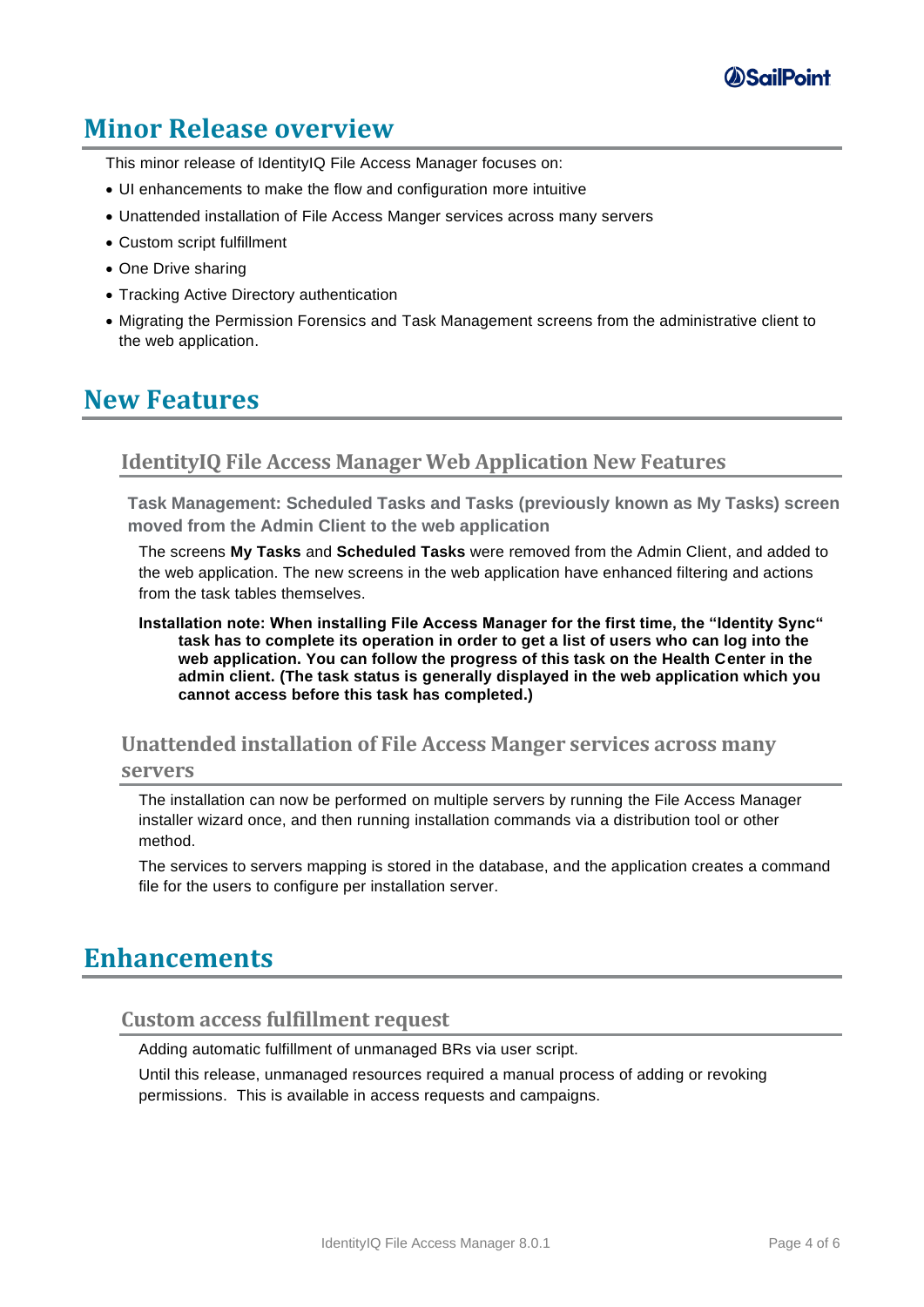

#### **Crawler inclusion and exclusion lists simplified**

- ◆ A new panel in the application definition screen is used to identify the top level resources for applications. This screen can be used to exclude top level resources from the crawl process.
- <sup>⧫</sup> Create a list of resource paths to include or exclude from the crawl process from within the crawler configuration tab. This can be used instead of the regex exclusion entry.

#### **Error message clarifications**

Added details and clarification to some of the error messages and log messages following customer requests.

#### **IdentityIQ File Access Manager Web Application enhancements**

**Moved "Task Auto Retry" from the General top menu to Task Management top menu**

**Screens and functionality moved from the admin client to the web application**

Screens and functionality are in process of being migrated from the administrator client to the File Access Manager web application. Where possible, the functionality remains unchanged.

**Permissions Forensics screen** (Rewritten from the administrative client)

The Permission Forensics screen lets the user monitor and analyze the user and group permissions

- <sup>⧫</sup> Create queries to analyze the permission of specific groups of users
- ◆ Save and share queries for selecting users and groups
- ◆ Generate reports
- <sup>⧫</sup> Run permission scans
- <sup>⧫</sup> Revoke explicit permissions of users.

**Task Management screens** (Rewritten from the administrative client)

- <sup>⧫</sup> Tasks
- ◆ Scheduled Tasks
- ◆ Task Auto Retry

#### **Connectors**

**Exchange: Added support for Exchange 2016 installation on Windows server 2016**

In previous versions this combination of installation required a workaround, due to a Microsoft issue. This involved installing an additional Client Access Service (CAS) on a non-2016 Windows Server, and configuring the IdentityIQ File Access Manager Exchange Application Monitor to access that CAS server.

Exchange 2016 installed on Windows Server 2016 can now be connected directly to the File Access Manager Exchange connector.

**Active Directory: Added failed logon attempt EventIDs to AD connector**

Added the ability to capture EventIDs 4625, 4740, and 4771 for failed logon attempts from Active Directory.